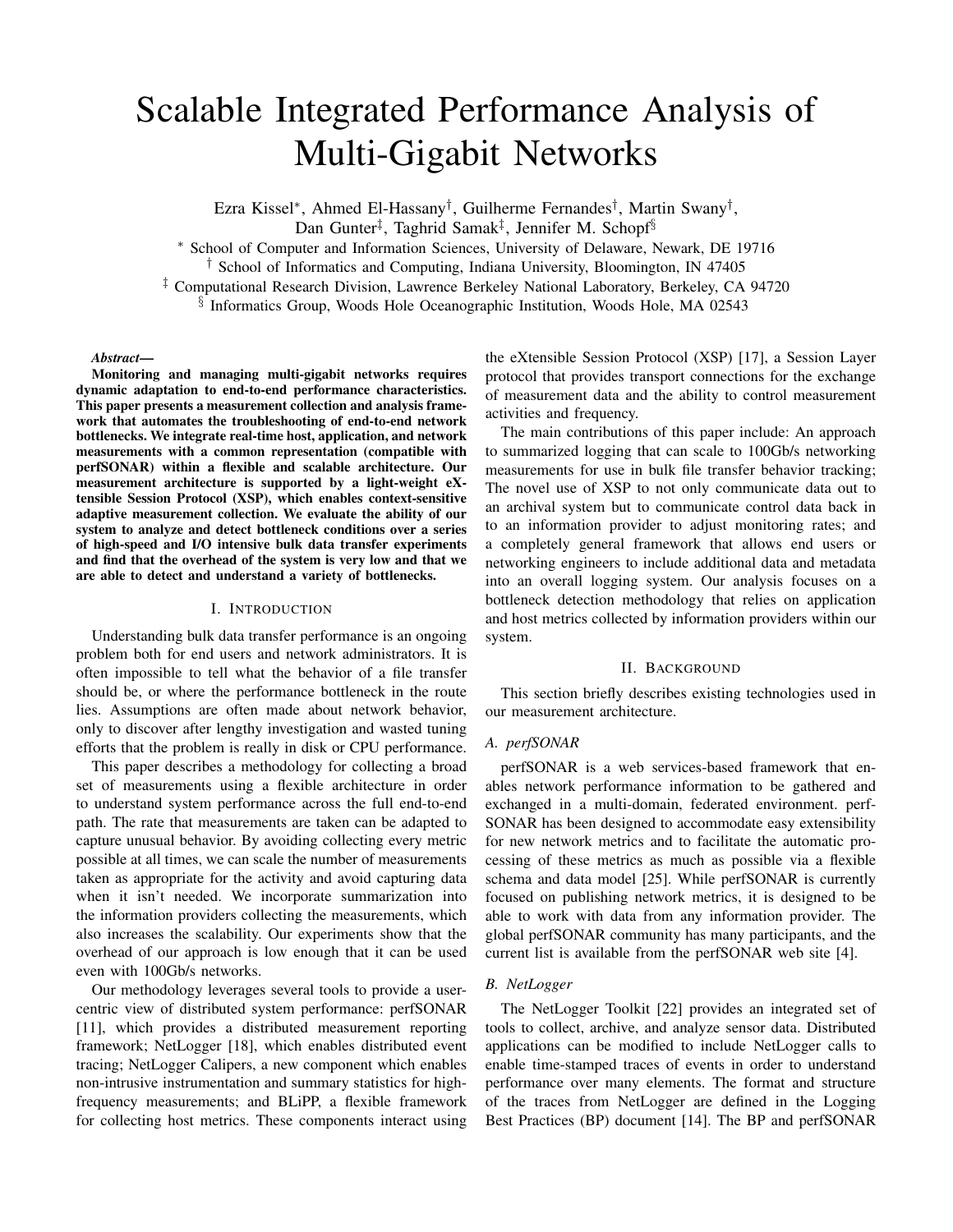schema are compatible, i.e. BP logs can easily be transformed to perfSONAR data and vice-versa.

# *C. eXtensible Session Protocol (XSP)*

XSP is a Session Layer protocol that was developed for improving network control [17] and has been previously used to enable performance proxies [18]. XSP enables applications to establish a network path that can be used to communicate on-demand setup and configuration of services and communication of application data via a control channel or a separate data channel.

XSP replaces calls to the socket library and adds an explicit session layer by providing protocol encapsulation of the underlying transport layer. For example, when an application calls connect(), the XSP library connects to an intermediate service, in our implementation, a daemon called XSPd.

# III. SYSTEM DESCRIPTION

Like most monitoring systems, ours, shown in Figure 1Overall system architecturefigure.1, consists of a set of information providers (for example NetLogger Calipers), that communicate to an archival store. What is novel about our approach is that our information providers communicate using the extensible Session Protocol (XSP) to initiate and control the monitoring activities. In this manner we can adapt the monitoring frequency of the measurement streams and increase or decrease monitoring as appropriate, which allows our system to be highly scalable.



Fig. 1. Overall system architecture

# *A. XSP for Measurements*

We use XSP for the transport of measurement data, to turn on and off information providers, and to change the frequency of collected events. User applications may integrate the XSP client library directly to coordinate with other collection services or expose particular metrics of interest.

An XSP *session* is a time period of interest defined by the application and managed by the XSP control channel. Typical time periods of interest are a series of file transfers or the duration of a virtual circuit. A *context* is the set of measurements and related system information that are collected during a session. A user application will generally generate many sessions, each with its own context. Different sessions can have different types of data in their associated context and potentially different collection rates. The XSP daemon aggregates the session data from multiple information providers into a context, which is then forwarded to the archival store for analysis. The context information can also be used to correlate related measurements from other information providers.

# *B. Measurement Schema*

The existing perfSONAR system exchanges data as XML documents, using Web-Services (SOAP) [25]. While standard, these technologies are very verbose and expensive to parse and generate. One of the focii of this work is to use lightweight and efficient technologies to reduce overhead. Therefore, our monitoring components use XSP as a transport instead of SOAP with a more efficient implementation of the perfSONAR schema. Rather than XML documents, we represent sets of measurement data and metadata in a binary encoding of the Javascript Standard Object Notation (JSON) [2], called BSON [8].

The BSON schema retains the essence of the perfSONAR schema, which explicitly separates *metadata* and *data* for a time-series of values. The metadata items include a globally unique identifier and event type (what is being measured), and may include time-series parameters such as the start & end time and the sampling interval, or other descriptive fields about the data. We enable the re-use of common metadata, such as host name and operating system, by allowing metadata items to point to parent metadata.

The data items have a minimal representation with two components: a metadata identifier and a list of timestamp/value pairs. A key to efficient transmission of measurements is that the metadata needs to be sent only once, before or along with the first set of measurements, and then subsequent measurements send only the data items. The metadata items are retained by an XSP receiver (e.g. XSPd), as part of the context of the session. The BSON schema also allows arbitrary grouping of measurements for fine-grained control of the latency/efficiency tradeoffs. A typical usage would be to place all the measurements from one session in a single BSON structure.

The BSON schema remains compatible with existing perf-SONAR schemas, and measurements can be translated from one to the other. Our architecture is not tied to any particular measurement schema, and thus could also use the existing perfSONAR XML if necessary.

# *C. BLiPP*

We gather the needed host data for our system using the Basic Lightweight PerfSONAR Probe (BLiPP). BLiPP reads values from the operating system as directed through configuration and signals from XSP. For example, on Linux systems this involves reading from the /proc file system to report relevant system variables. BLiPP can also interface to measurement tools deployed on a host, such as Web10G [23]. BLiPP is flexible and lightweight, and additional measurement functionality can be added as appropriate for a given system. Common metrics gathered by BLIPP include host name and IP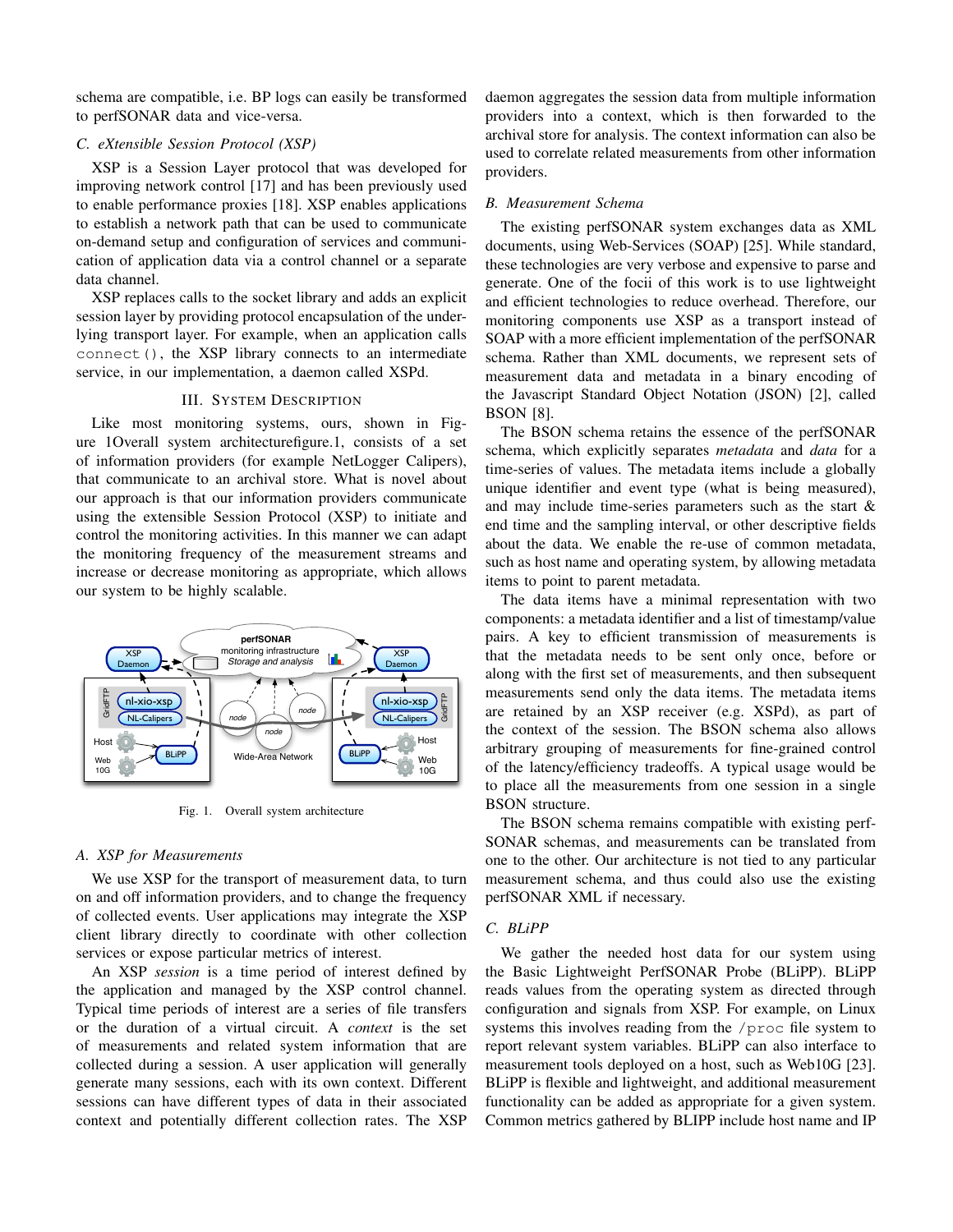address, CPU time, network I/O statistics, and Web10G TCP statistics.

The integration of XSP into BLiPP enables it to adapt its measurement collection to dynamic system state. An application can actively or passively generate XSP signals to have BLiPP begin, end, or modify its measurements. For example, BLiPP uses connection open/close signals to control which TCP connections it measures with Web10G. An example sequence of messages between XIO-XSP, XSPd, and BLiPP is shown in the swimlane diagram in Figure 2Message sequence for dynamic triggering of BLiPP's Web10G monitoringfigure.2. First, XIO-XSP and BLiPP initiate a session with XSPd. Then each begins sending their monitoring data (OPT\_XIO and OPT\_BLIPP). Then XIO-XSP sends connection metadata in an OPT\_XIO message to BLiPP, which triggers the additional Web10G monitoring of those connections for the duration of the session.



Fig. 2. Message sequence for dynamic triggering of BLiPP's Web10G monitoring.

## *D. NetLogger Calipers*

We have implemented a log summarization extension to NetLogger called the NetLogger *calipers* API, or NL-Calipers, which is a user-level C library that measures the duration of an I/O operation and associates that duration with the number of bytes read or written, the I/O resource, and the context for the session. The log summarization streamlines our earlier work [15], to reduce overhead at high frequencies, such as those seen for 10Gb/s and 40Gb/s networks. The key concept of the approach is that the data collected for each I/O operation is not stored, but instead a set of in-memory summary statistics is updated. This minimizes the processing time and the memory footprint.

Each system call has an associated duration, dur (the end time minus the start time), and number of bytes, *nbytes*,

read or written. The summary statistics kept by three NL-Calipers are a five-tuple  $\langle \text{min}, \text{max}, \text{sum}, \text{mean}, \text{sdev} \rangle$  for values for  $dur$ , nbytes, and the ratio nbytes/dur. Our experiments show that this five-tuple is sufficient for bottleneck determination, but future work may extend the tuple to include other summary statistics such as histograms or quantiles. We also note that the NL-Calipers library is not specific to I/O instrumentation and may be used to efficiently summarize any high-frequency timeseries.

## *E. Instrumenting GridFTP / XIO*

The well-known file transfer application GridFTP [16] within the Globus Toolkit [12] uses a modular, extensible input/output framework called XIO [16]. This modularization allowed us to insert a *xio-nl-xsp* instrumentation layer, known as a *driver* in XIO, that leverages both our NL-Calipers and XSP libraries. We are thus able to collect and report measurements on the underlying file and network I/O operations. Note that the network I/O includes any protocol supported by GridFTP, including TCP, UDT [7], and Phoebus [19].

Within the xio-nl-xsp driver, NL-Calipers is used to instrument the system calls for the disk and network. This allows us to report the time spent blocked and number of bytes transferred. From this data we generate a time-series of transfer rates. The xio-nl-xsp driver provides functions for reporting these summary statistics using our perfSONAR schema over XSP. In addition to NL-Calipers data, the driver adds transfer metadata such as source IP/ports, destination IP/ports, parallel stream identifier, filename, and file size.

## IV. EXPERIMENTAL EVALUATION

This section presents the results of the evaluation of our system components. In particular, we focus on our ability to collect and analyze application and host metrics to detect bottleneck conditions that may occur during bulk data transfers.

A pair of hosts built with off-the-shelf components,  $H_A$  and  $H_B$ , were used in the experiments. Both hosts have a hex-core Intel Core<sup>TM</sup> i7 980X 3.33GHz CPU, Myricom 10G-PCIE2-8B2-2S NIC, 3ware 9750-8i hardware RAID, and 12GB of memory. The major difference between them is that  $H_A$  has 16x500GB SAS drives compared with 2x500GB SAS drives in  $H_B$ . This creates a natural I/O imbalance that is revealed in our experiments.

# *A. Instrumentation overhead*

It is important to understand the potential for the instrumentation to skew the measurements. Our first set of experiments measured the instrumentation overhead, and the results show that at the I/O rates used for the rest of the experiments, this overhead is negligible. These results were collected from a microbenchmark that involved instrumenting a loop that performed calculations over an array. The overhead was determined by subtracting the NL-Calipers measured time from the overall time for the operation. NL-Calipers summaries were reported once per second, giving 60 data points, and the microbenchmark was run for one minute on both  $H_A$  and  $H_B$ .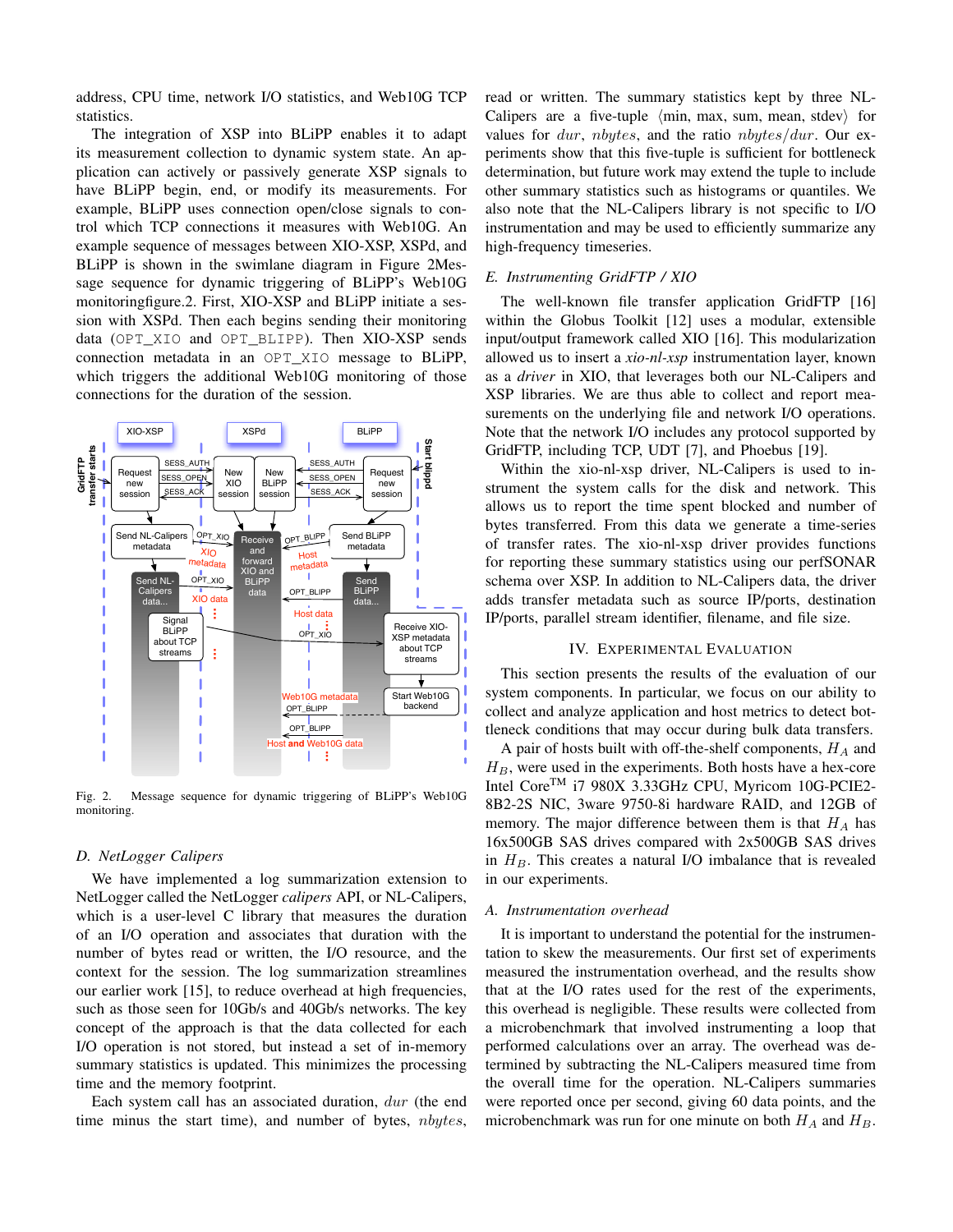Because we are interested in steady-state behavior, we used the 10% trimmed mean to estimate the overhead. The results were:  $H_A = 83ns/iteration$  and  $H_B = 120ns/iteration$ . We will use, below, the pooled 10% trimmed mean of all 120 measurements, which is  $103$  ns/iteration.

To understand this overhead when applied to a real-world application, we assume a block size of 256KB, which is the current default used in GridFTP. At 10Gb/s there are 4882.8125 256KB data blocks per second. As there are two NL-Calipers-wrapped system calls per data block at each host (disk and network), we estimate the overhead at 10Gb/s as:

$$
\frac{2\,cells}{block*}*\frac{103ns}{call}*\frac{4882.8125\,blocks}{1\,second}=\frac{502929ns}{1\,second}\approx 0.05\%
$$

Thus, we estimate the overhead as 0.05% at 10Gb/s rates, 0.5% at 100Gb/s rates, and 5% at 1000Gb/s transfer rates.

Overhead of a loop with no I/O is a worst-case scenario since modern systems effectively overlap computation and I/O. We measured the overhead of disk-to-disk (D2D) and memoryto-memory (M2M) transfers from  $H_B$  to  $H_A$ . Transfers were performed with GridFTP globus-url-copy, both instrumented and un-instrumented. To skip TCP ramp-up, we took 5 samples of average throughput starting  $\approx 30$  seconds into the transfer. Un-instrumented D2D transfers had throughput with mean and standard deviation of  $850 \pm 10$ Mb/s, and M2M had  $9437 \pm 4$ Mb/s. Mean instrumented D2D throughput was slightly *faster* at 851Mb/s and mean M2M throughput was within 1Mb/s. Thus, for a real transfer at up to 10Gb/s, the overhead caused by instrumentation was much smaller than the random variation in transfer throughput.

In summary, we estimate that on current systems NL-Calipers has  $< 0.05\%$  overhead at up to 100Gb/s and should have only  $< 5\%$  overhead at up to 1000Gb/s.

## *B. System Benchmark*

Our next set of experiments benchmark the network and disks used in our test configuration. The results, shown in Table IDisk and network benchmark resultstable.1, establish a point of reference for our later analysis. For the disk benchmark, we used the standard *iozone3* [1] tool with options iozone -s48G -r256k -i0 -i 1-l1  $-u4$  -F<files>, to run sequential read and write tests for 48GB of data using 256KB blocks and from one to four concurrent processes. Our results show that multiple concurrent processes usually degrade throughput, but  $H_A$  write throughput almost doubles from 1 to 4 writers, likely due to better load-balancing across all 16 disks.

For the network benchmark, we tuned the test system to have the maximum TCP buffers set to 256MB, metric caching disabled, autotuning enabled, and the default congestion control algorithm selected in Linux kernel 2.6.35 set to CUBIC. We used the netem [3] kernel module to emulate wide-area network (WAN) latency of 100ms. We then ran a series of GridFTP tests. Each test was run using both one and four parallel streams.

| <b>Disk</b>    |                   |                |                   |
|----------------|-------------------|----------------|-------------------|
| Host           | <b>Processes</b>  | Read (Gb/s)    | Write (Gb/s)      |
| $H_A$          | 1/4               | 11.2 / 0.8     | 4.8 / 8.8         |
| $H_B$          | 1/4               | 0.9/0.5        | 0.8 / 0.8         |
| Network        |                   |                |                   |
| <b>TCP/UDT</b> | Latency           | <b>Streams</b> | Throughput (Gb/s) |
| <b>TCP</b>     | Oms               | 1/4            | 9.5/9.5           |
| <b>TCP</b>     | 100 <sub>ms</sub> | 1/4            | 8.0/9.4           |
| UDT            | 0 <sub>ms</sub>   | 1/4            | 4.1/4.0           |
| UDT            | 100ms             | 1/4            | 0.8/3.2           |
|                |                   |                |                   |

TABLE I DISK AND NETWORK BENCHMARK RESULTS

## *C. Bottleneck Analysis*

Our final set of experiments demonstrate use of the application and system-level measurements for bottleneck analysis. Using the same experimental setup as above, we performed *instrumented* GridFTP transfers from  $H_B$  to  $H_A$ . These transfers were memory-to-memory, memory-to-disk, and disk-todisk while varying the transfer protocol (TCP and UDT), the netem-simulated latency (0ms and 100ms), and the number of parallel streams. In some experiments we also introduced 0.01% packet loss during the transfer.

Based on the benchmark results, we would expect that over TCP, the bottleneck would be the disk read for disk-to-disk and the disk write for memory-to-disk. For UDT, the network would be the bottleneck except for disk-to-disk transfers. The network would be expected to be the bottleneck for all memory-to-memory transfers.

The three potential bottleneck components are disk read, disk write, or network read. To estimate each component's relative performance, we use the mean $(nbytes/dur)$  value from NL-Calipers, called *instantaneous throughput* or  $tput_i$ . The  $tput_i$  metric is useful because it only includes the time the component is performing I/O, not time waiting for more data to read or write.

We found that a very simple bottleneck algorithm yielded correct results in most circumstances. For each experiment, we compare the mean  $tput_i$  for disk read  $\mu_{dr}$ , disk write  $\mu_{dw}$ , and network read  $\mu_{nr}$ . The lowest value is chosen as the potential bottleneck. A *standardized t-test* is then used to determine whether the difference in mean values between the chosen value and the other two is statistically significant. For example, if  $\mu_{nr}$  is the lowest value then network read is the potential bottleneck and we perform t-tests for the hypotheses:  $\mu_{nr}$  <  $\mu_{dr}$  and  $\mu_{nr} < \mu_{dw}$ . If this test fails, then the bottleneck may be in any of the statistically similar components.

Figure 3Time series of  $tput_i$  for representative TCP experiments: (a) 1 stream memory-to-disk with 100ms latency, (b) 1 stream memory-to-memory with no latency, (c) 1 stream diskto-disk with no latency, (d) 4 streams memory-to-disk with 100ms latency and 1% loss added at 60 secondsfigure.3 shows plots of the average  $tput_i$  over time for four TCP experiments. These plots show some of the different behavior patterns that can be detected from the application-level information.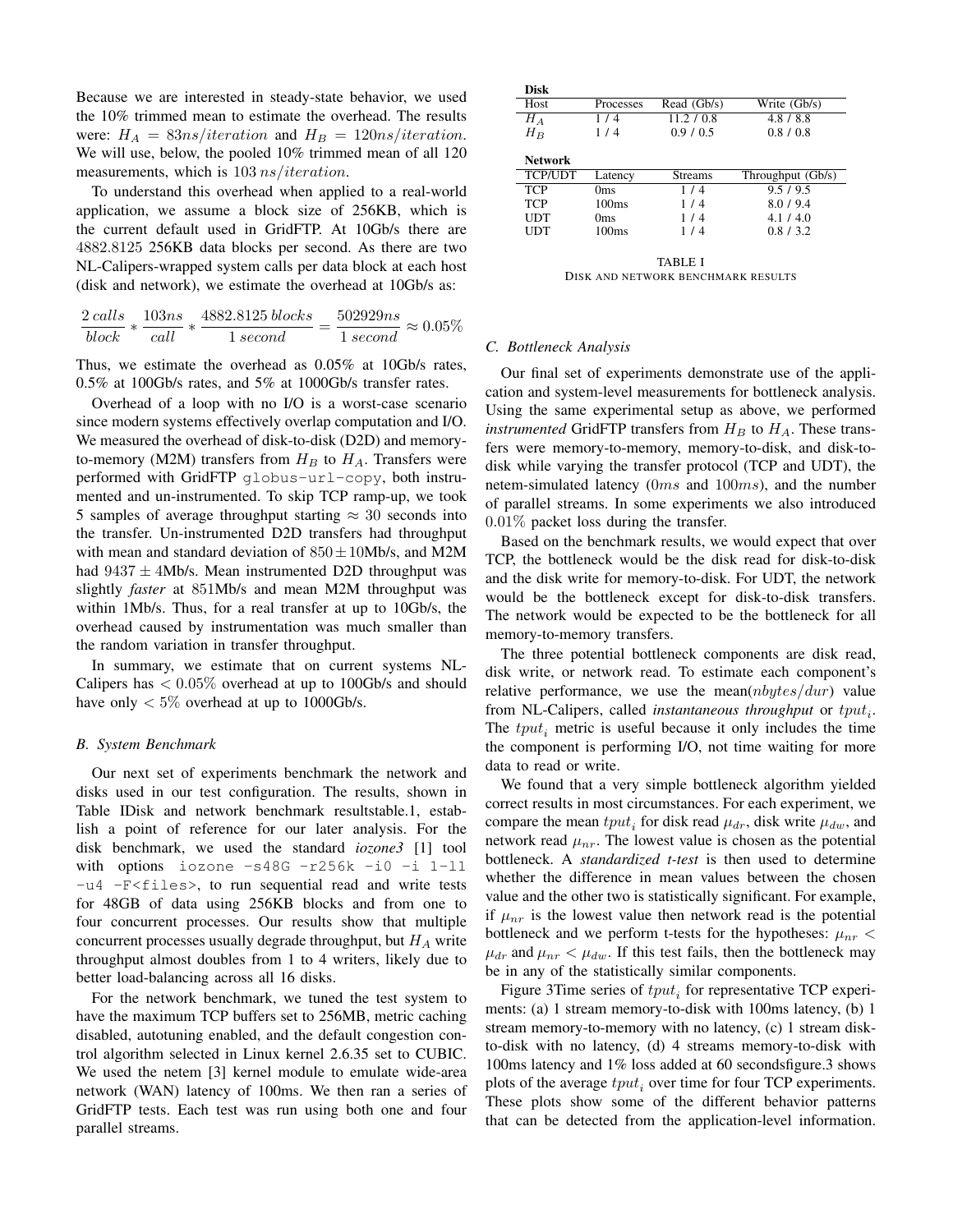The memory-to-disk transfer in plot (b) reflects a network bottleneck where the "disk" is effectively infinitely fast. The disk-to-disk transfer in plot (c) shows, as the benchmarks indicated, that the disk read is slower than either the disk write or the network.

Figure 3Time series of  $tput_i$  for representative TCP experiments: (a) 1 stream memory-to-disk with 100ms latency, (b) 1 stream memory-to-memory with no latency, (c) 1 stream diskto-disk with no latency, (d) 4 streams memory-to-disk with 100ms latency and 1% loss added at 60 secondsfigure.3(a) shows that the algorithm detects the network as the bottleneck, even though the benchmarks indicate that for a single stream the disk write should be about 40% slower. This may be due to the xio-nl-xsp instrumentation observing the effects of OS buffering, making the disk write calls within GridFTP appear faster than the actual system write to disk. Future work will explore two possible solutions to this: filtering the timings to be more robust to buffering effects and using host-system (BLiPP) I/O measurements in the bottleneck determination algorithm.

Finally, Figure 3Time series of  $tput_i$  for representative TCP experiments: (a) 1 stream memory-to-disk with 100ms latency, (b) 1 stream memory-to-memory with no latency, (c) 1 stream disk-to-disk with no latency, (d) 4 streams memory-to-disk with 100ms latency and 1% loss added at 60 secondsfigure.3(d) shows the ability of the application-level monitoring to quickly detect a change event, in this case the introduction of 0.01% packet loss (via netem). Before the loss is introduced the disk write is the bottleneck, as expected in a memory-to-disk transfer. After the loss is introduced, the network throughput begins to degrade. Relatively quickly, the network throughput dips below the disk write throughput and becomes the bottleneck.



Fig. 3. Time series of  $tput_i$  for representative TCP experiments: (a) 1 stream memory-to-disk with 100ms latency, (b) 1 stream memory-to-memory with no latency, (c) 1 stream disk-to-disk with no latency, (d) 4 streams memoryto-disk with 100ms latency and 1% loss added at 60 seconds.

Example UDT results are shown in Figure 4Time series of  $tput_i$  for representative UDT experiments: (a) 4 streams



Fig. 4. Time series of  $tput_i$  for representative UDT experiments: (a) 4 streams memory-to-disk with 100ms latency, (b) 4 streams memory-to-disk with 100ms latency and 1% loss added at 60 seconds, (c) 4 streams diskto-disk with 100ms latency, (d) 4 streams memory-to-memory with 100ms latency.

memory-to-disk with 100ms latency, (b) 4 streams memoryto-disk with 100ms latency and 1% loss added at 60 seconds, (c) 4 streams disk-to-disk with 100ms latency, (d) 4 streams memory-to-memory with 100ms latencyfigure.4. In plots (a) and (d), the network is identified as the bottleneck, as expected. We note, however, the much higher variability in the network reads in (a) when writing to disk than in (d) when writing to memory. Disk reads are the bottleneck, again as expected, for the disk-to-disk transfer shown in plot (c).

Figure 4Time series of  $tput_i$  for representative UDT experiments: (a) 4 streams memory-to-disk with 100ms latency, (b) 4 streams memory-to-disk with 100ms latency and 1% loss added at 60 seconds, (c) 4 streams disk-to-disk with 100ms latency, (d) 4 streams memory-to-memory with 100ms latencyfigure.4(b) shows the bottleneck changing from network to disk after the introduction of 0.01% packet loss. This is incorrect: as one would expect, end-to-end throughput dropped with the added packet loss. However, the plot clearly shows that the  $tput_i$  for network reads increased dramatically (thus causing the mistaken change in bottleneck).

The increase in  $tput_i$  is a side-effect of the instrumentation of the UDT API. For UDT, we have wrapped NL-Calipers around the user-level UDT read, not the system read() call. The user-level UDT read will not return any data until all required packets have been buffered in order. Therefore, packet loss will cause some UDT reads to return no data at all (and thus be ignored by NL-Calipers), and others to return much more quickly with a full buffer. This effectively hides I/O time from the instrumentation, skewing  $tput_i$  upwards. To verify this, we use the additional application and system values (from NL-Calipers and BLiPP), shown in Figure 5Timeseries for a UDT transfer with 0.01% loss introduced at 60 seconds: (a) Count of reads per 1-second sampling interval, (b) Standard deviation of  $tput_i$ , (c) User and system CPU usagefigure.5, for